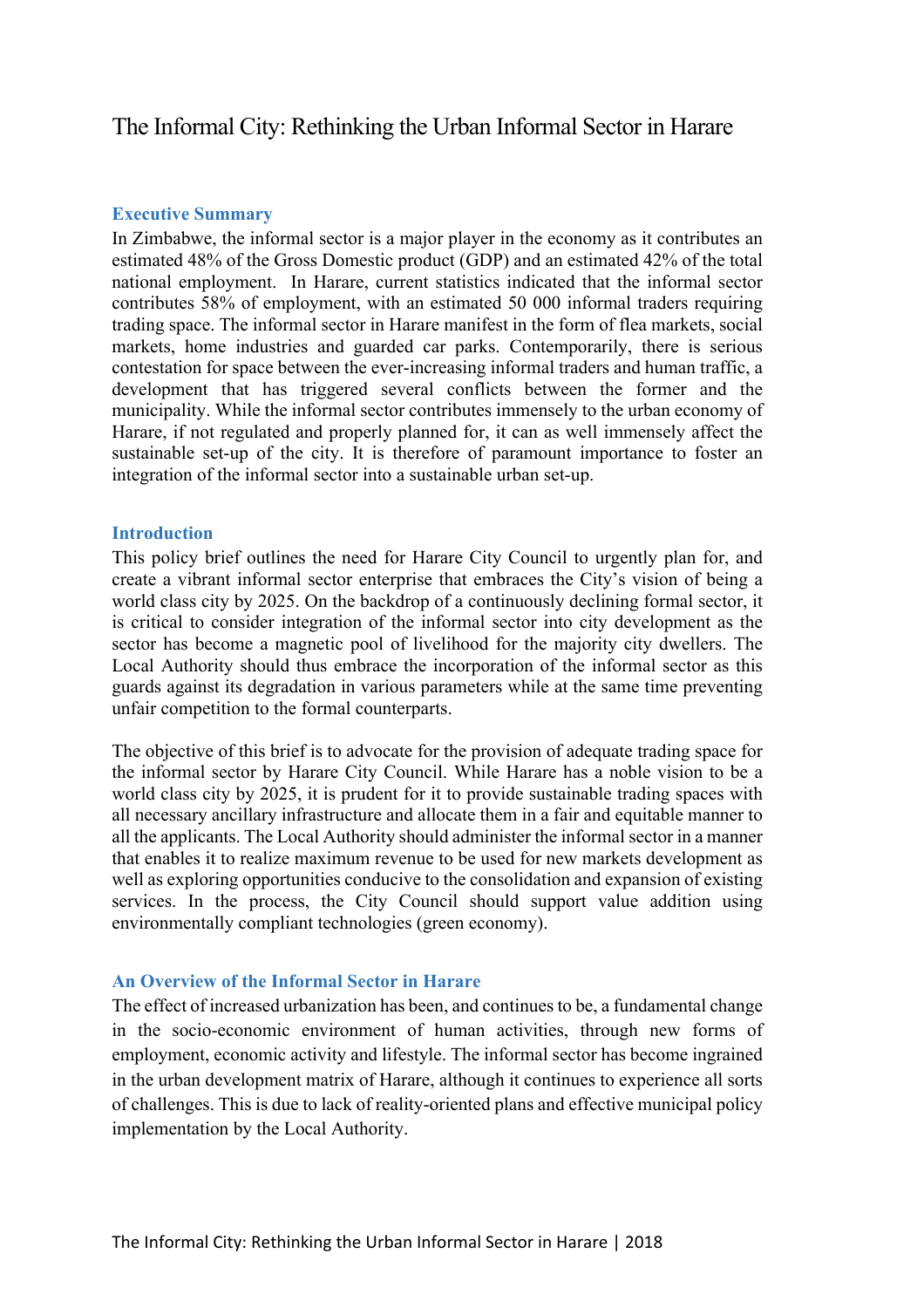Despite the lack of a proper definition, the urban informal sector accounts for a big part of urban employment at 58% in Harare just as in many primal cities in the developing world. Informal trading activities in the City of Harare have not been incorporated adequately in the land use framework of the city. Traders trade from insecure contested spaces. In most cases the trading spaces utilized by informal traders lack adequate infrastructure facilities, and are often inadequate to accommodate the high demand.



#### **Plate 1: Harare Vendors selling vegetables and fruits along street pavements**

In Harare, some of the informal sector covers trades in flea markets, social markets, home industries, guided car parks and vending in the CBD. A major problem associated with informal activities, particularly vending in the CBD, is the conflict of land-use between these activities and the designated uses, resulting in running battles between the informal traders and the municipal policy. In the process, the cityscape has seriously been compromised, underlining the urgent need to sustainably integrate the informal sector into the current urban set-up in a way which enhance the city's health and aesthetics.

#### **The Informal Sector and Urban Sustainability**

Sustainable Development gained its fame from the 1987 Brundtland Commission Report which stated it as 'development that meets the needs of the present without compromising the ability of future generations to meet their own needs'. In this spirit, spatial planning in Harare attempts to meet space needs for activities but its rigidity presents a lot of challenges from the emerging and ever-changing urban economy which calls for innovative approaches that embrace the current economic realities.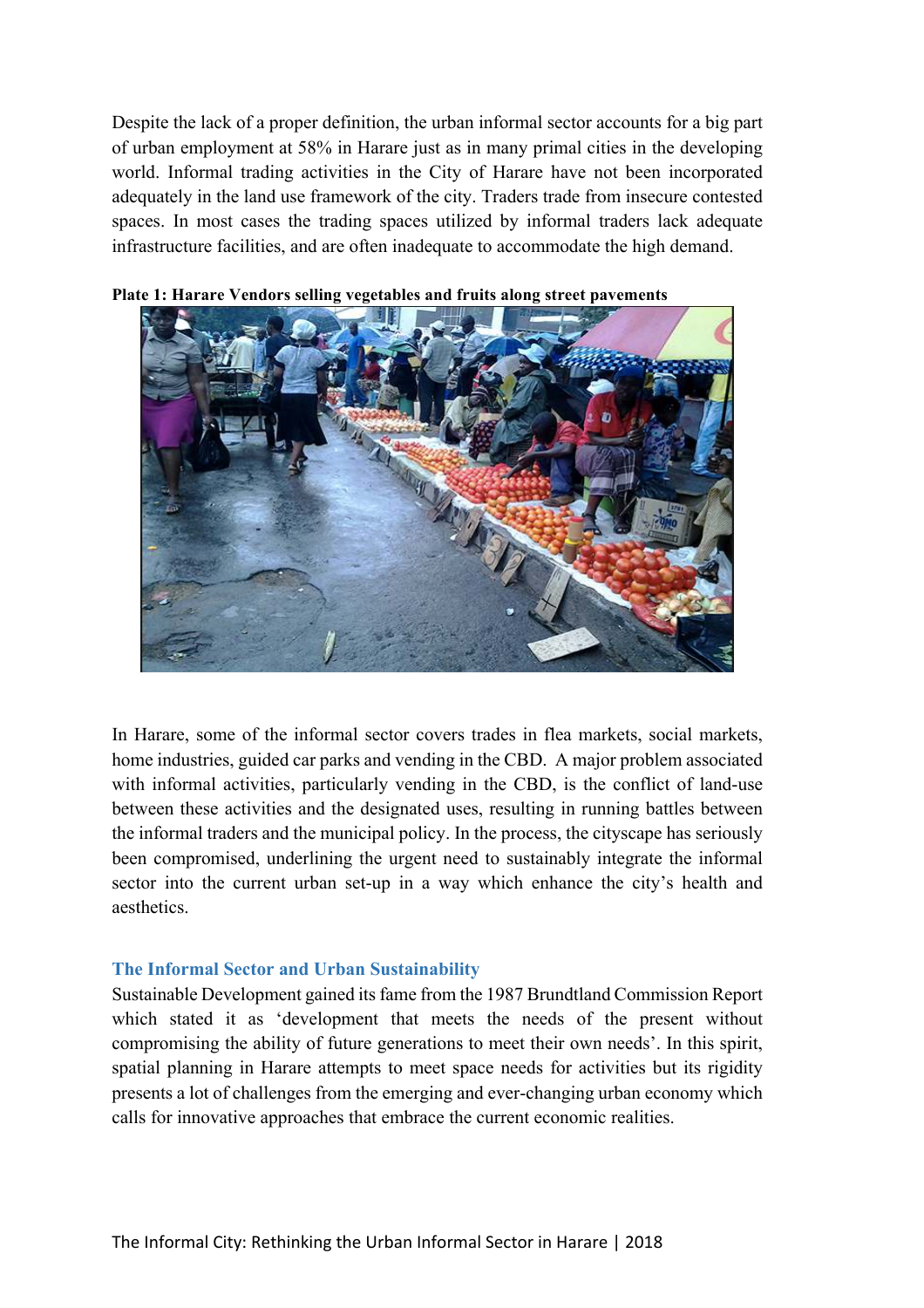A thriving urban small-scale and informal sector has long been recognised by development analysts not only as one of the 'indigenous' characteristics of developing countries, but also as a prosperous and significant sector to the economy. The urban informal sector contributes to urban development in multiple ways, such as generating employment for an expanding urban workforce as well as providing much needed flexibility and innovation in the economy. In the absence of social welfare benefits, the urban informal sector also serves as an informal and natural mechanism of social protection. As long as the modern formal employment sector falls short of providing the much-needed jobs for the ever-increasing urban populations, the informal sector will be here for a long time.

It is against this background that Harare City Council need to rethink and erase its motivated blindness that has kept it frozen in the past stringent municipal policies. The current approach should be anchored on the creation of vibrant and smart informal sector enterprises that embraces value addition and beneficiation for sustainable urban economic growth and development.

# **Why Integrating the Informal Sector in the Urban Set-Up?**

As in many developing cities, the informal sector has proved to be the engine for urban economic growth. It brings with it the following benefits:

- Facilitation of a wider economic inclusion and equitable distribution of wealth;
- Infusion of the much needed entrepreneurial spirit within communities;
- Employment creation;
- Poverty eradication and a source of livelihood;
- Flexibility and innovative capacity to generate new business with minimal capital

However, while it is estimated that over \$3 billion is currently circulating in the Zimbabwean informal sector, some of the players within the sector are not answerable to Local Authority as they thrive on chaotic governance without being taxed. Since they operate on 'informal' sites without ancillary infrastructure and not registered, the players face a major challenge in accessing funds which are necessary to facilitate growth and formalization of their businesses.

Rather than seeking to eliminate the presence of the informal sector, urban planning should seek to accommodate this important component of urban economies. There is need to recognize the positive role played by the informal sector and urban informal development at large. Required also is adopting revisions to policies, laws and regulations to facilitate informal-sector operations and also strengthening the legitimacy of planning and regulatory systems. The forcible eviction of informal sector activities in the name of urban order and cleanliness only relocates the problem and even exaggerates the conflicts between urban authorities and the informal sectors. From an urban environmental perspective, many of the problems associated with the informal sector are not attributes inherent to the informal sector but manifestations of unresponsive urban planning itself. This brings the conclusion that sustainable urban development is hinged on the integration of the informal sector into the urban setup.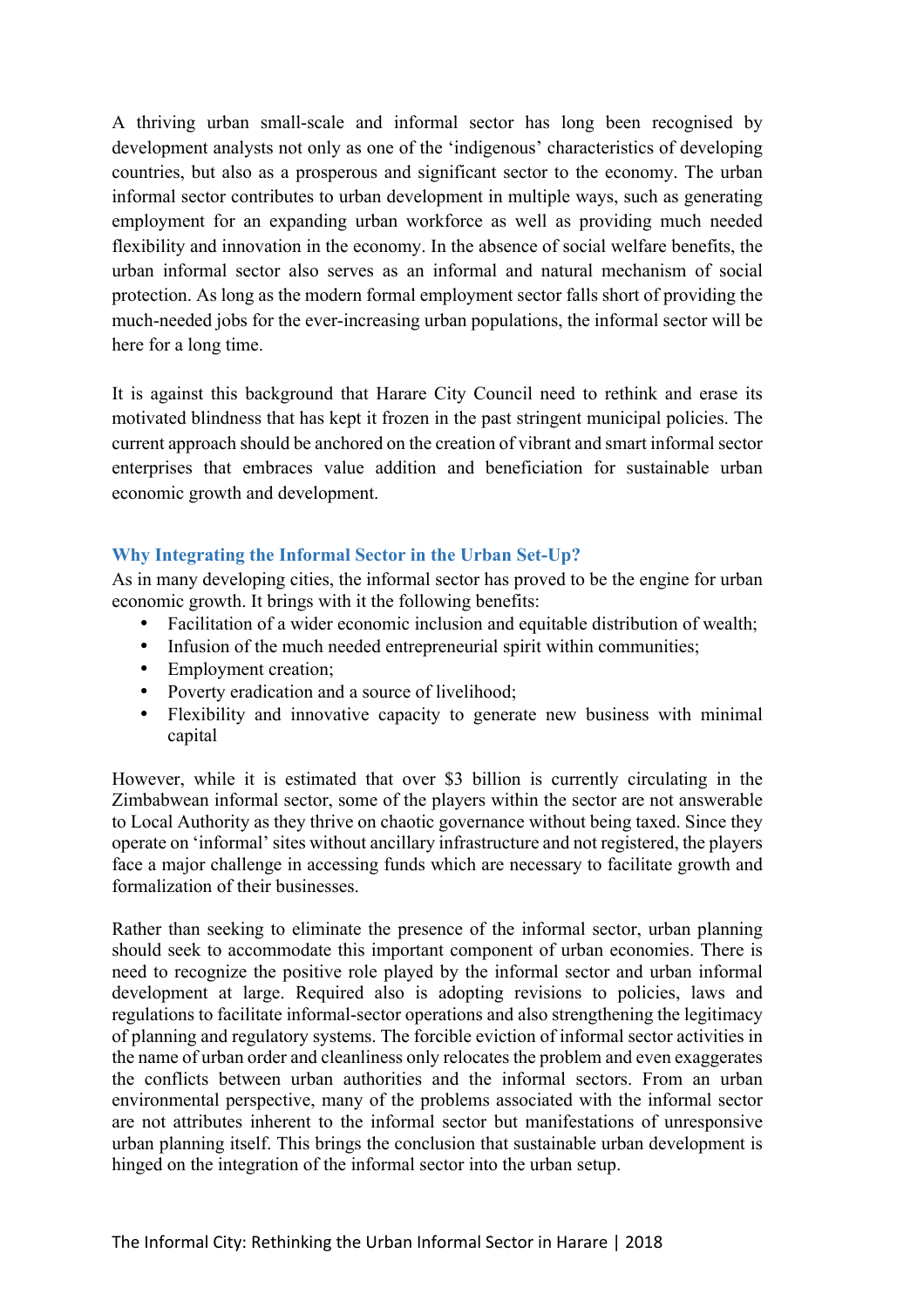# **Policy Recommendations**

If the prevailing situation as regards the informal sector continues unchecked, the city of Harare continues to suffer from economic, social and even environmental problems. It is thus recommended to:

- Incorporate informal activities into the current city and regional planning legislation and tools. This implies a more "generous" provision of informal stalls and areas in layout plan preparation and development. The current legislation favors setting aside parcels of land for the development of Home Industries (SMEs), however, the areas are not adequate enough to house the exponentially growing informal wing.
- Develop multi-task infrastructure which could ensure that informal players can use the infrastructure earmarked for other activities for certain periods. An example would be the use of some streets for vending on weekends for instance what used to be done in Park Street.
- Resort to a more inclusive approach to the incorporation of the informal sector. Inclusiveness, which should preferably make use of technology (e-inclusion), should facilitate the participation of the target population in design and decision making. The council should make use of meetings, suggestion boxes, newspapers, notices and consultations to form a platform of communication with the target population. This is justifiable by the fact that most places created for informal activity, for instance the Coca Cola area have not been fully utilised. This raises questions linked with the appropriateness of such areas in line with informal players' needs and demands.
- Properly enforce the laws governing the activity of informal players on the part of the municipal council. Most areas designated for Home Industries have been converted to residential areas due to political affiliations coupled with poor enforcement on the part of the council.
- Addressing the major constraints in the informal sector which include an enabling environment, investment and finance, promotion problems, enterprise culture and training will be a major milestone in rewarding and formalizing the informal sector.
- Provide basic infrastructure such as access roads, market shades, factory shells, ablution facilities, water and electricity were necessary.
- Explore opportunities conducive to the consolidation and expansion of existing services.
- Ensure access to markets and new markets development.